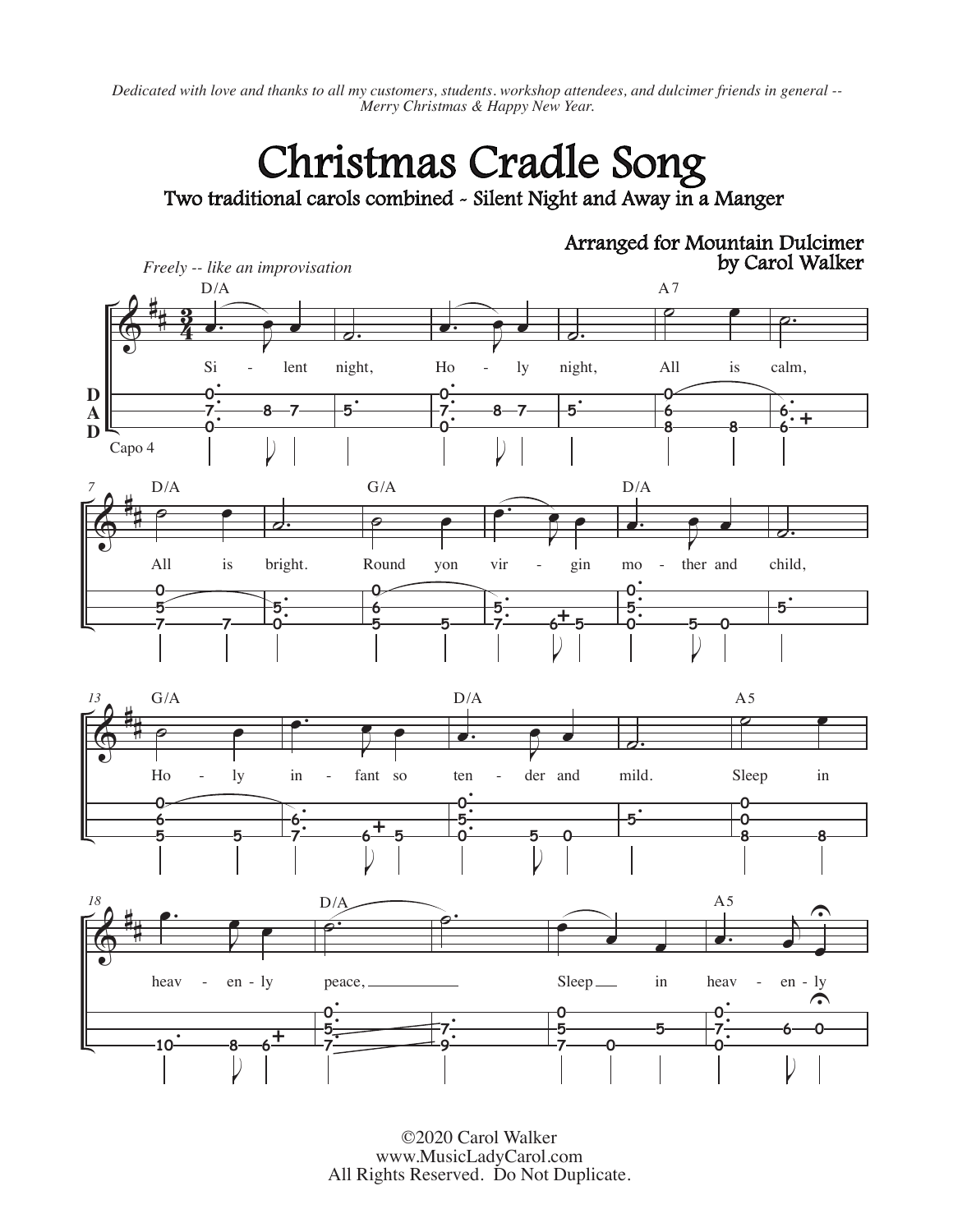## The Christmas Cradle - p. 2



www.MusicLadyCarol.com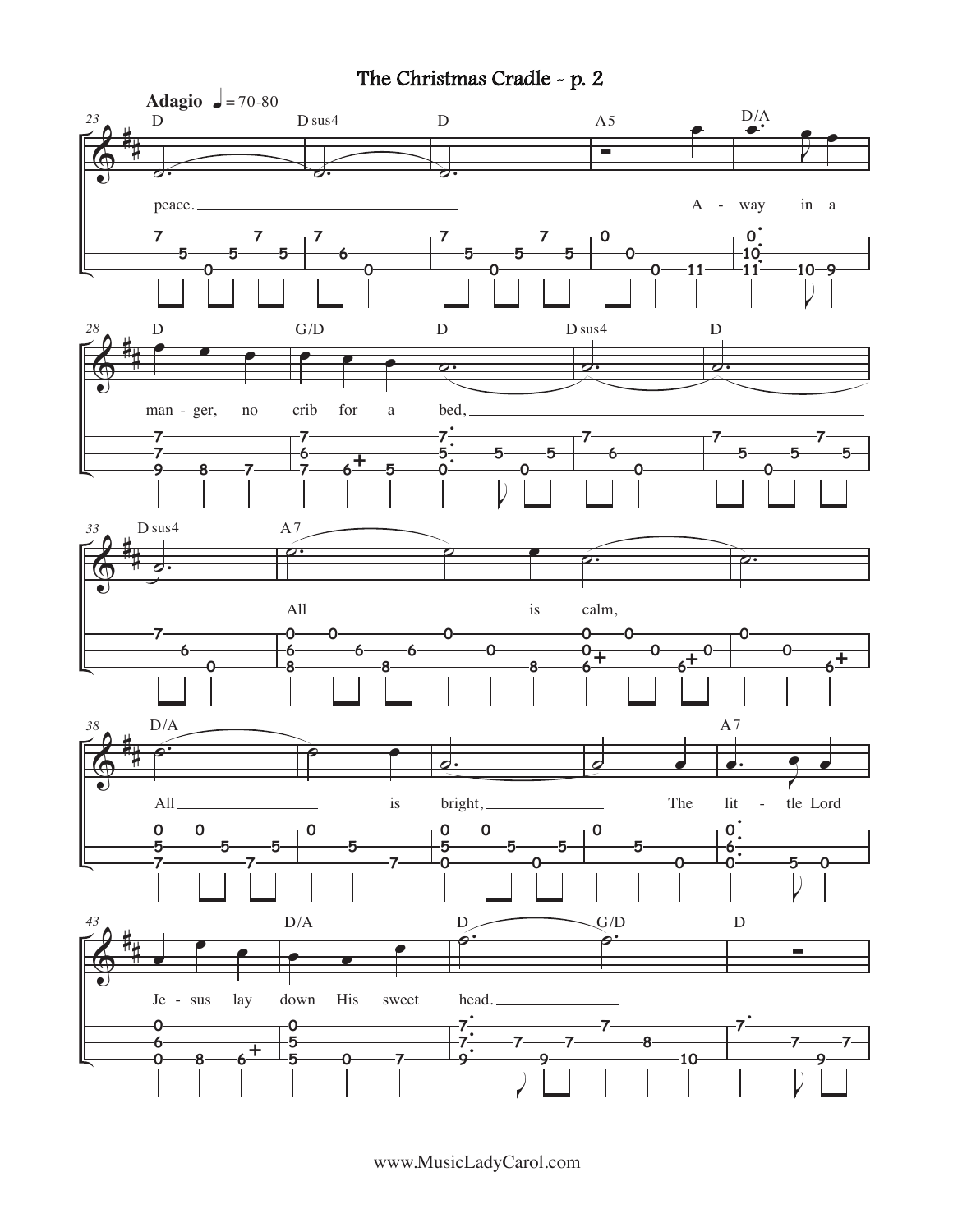## The Christmas Cradle - p. 3



www.MusicLadyCarol.com